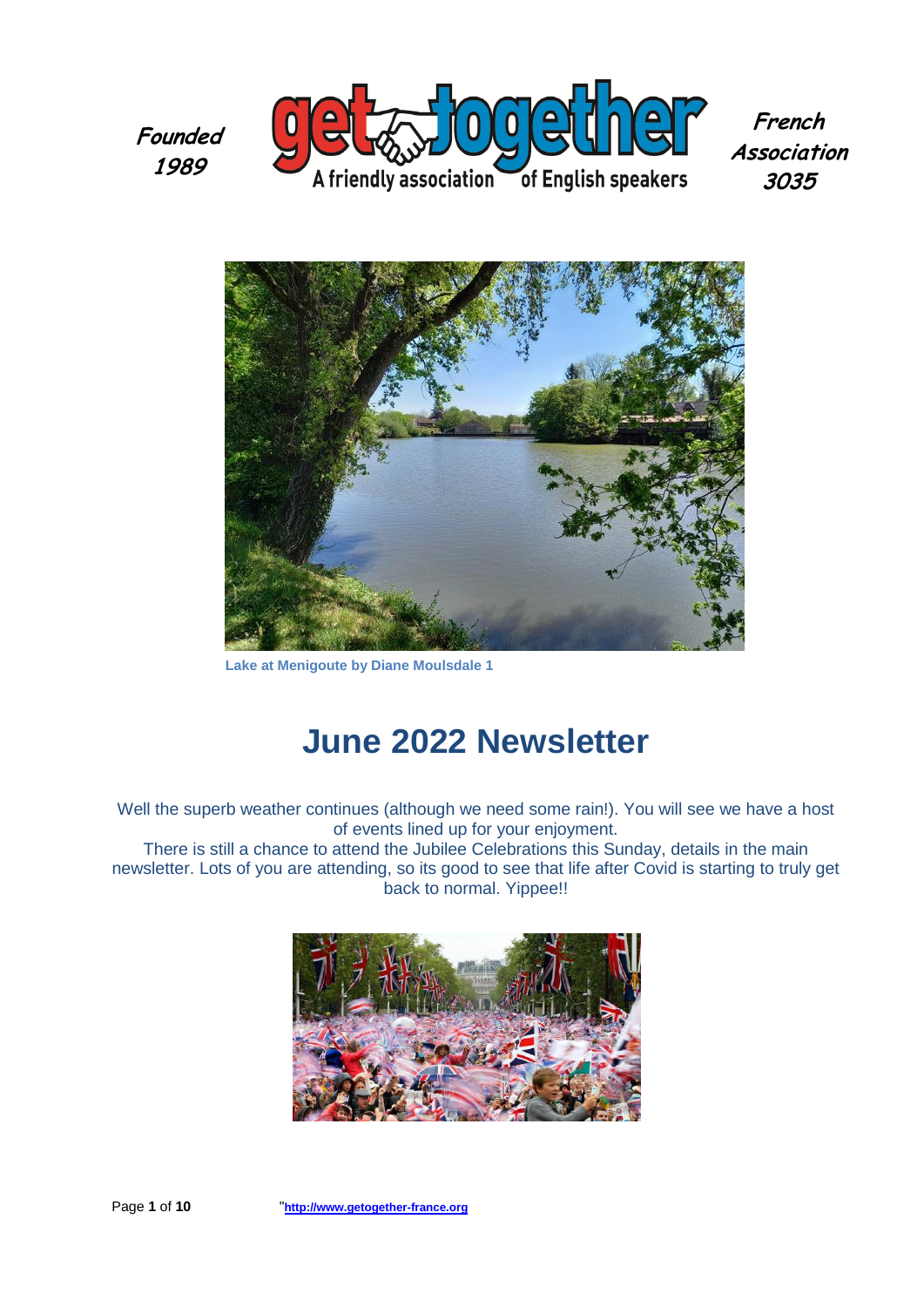### *CALENDAR OF EVENTS*

| <b>Jubilee Celebrations</b> | Sunday 5 June    | 15.00 | Lezay                     |
|-----------------------------|------------------|-------|---------------------------|
| <b>Reading Group</b>        | Monday 6 June    | 11.30 | La Bourse                 |
|                             |                  |       |                           |
| Wine and Lunch Club         | Tuesday 7 June   | 11.30 | Menigoute                 |
| Fine Wine Evening           | Wednesday 8 June | 19.30 | Cherveux                  |
| <b>History Talk</b>         | Thursday 16 June | 15.00 | Cherveux                  |
| <b>River Walk</b>           | Friday 24 June   | 10.30 | <b>St Maixent L'Ecole</b> |
| <b>GT Summmer Event</b>     | Sunday 28 August | 12.30 | Exireuil                  |
| <b>History Talk</b>         | Thursday 15 Sept | 15.00 | Cherveux                  |

- $\bullet$  Next Committee Meeting Thur  $4<sup>th</sup>$  Aug via Zoom
- Final Copy Date May Newsletter Items 24<sup>th</sup> June 2022
- (**[gtnewsletter79@gmail.com](mailto:gtnewsletter79@gmail.com)**)
- for publication by  $26<sup>th</sup>$  June 2022

### *New and returning members*

We would like to welcome two new members Gillian and David Williams from Fenioux

### **GT Membership**

We would like to clarify that to attend GT events you MUST be a member.

We **do** allow a potential member to attend two events either in person or via zoom, before joining, thereafter they must join.

### **Newsletter editor**

A reminder that the current Newsletter Editor is retiring after the next AGM in Feb 2023. Please contact Annette if you wish to know more about the role – gtnewsletter79@gmail.com

### **Craft Club - Advance Notice**

### **Any keen crafters out there?**

I'm planning on setting up a new and invigorated craft club in the autumn. There will be an inaugural meeting on Wednesday 14th September 2022 at 10am at 14 La Bourse. Please feel free to bring with you anything that you are currently working on and we can have a convial sharing of ideas over coffee and cake.

If interested, please contact Helen Horton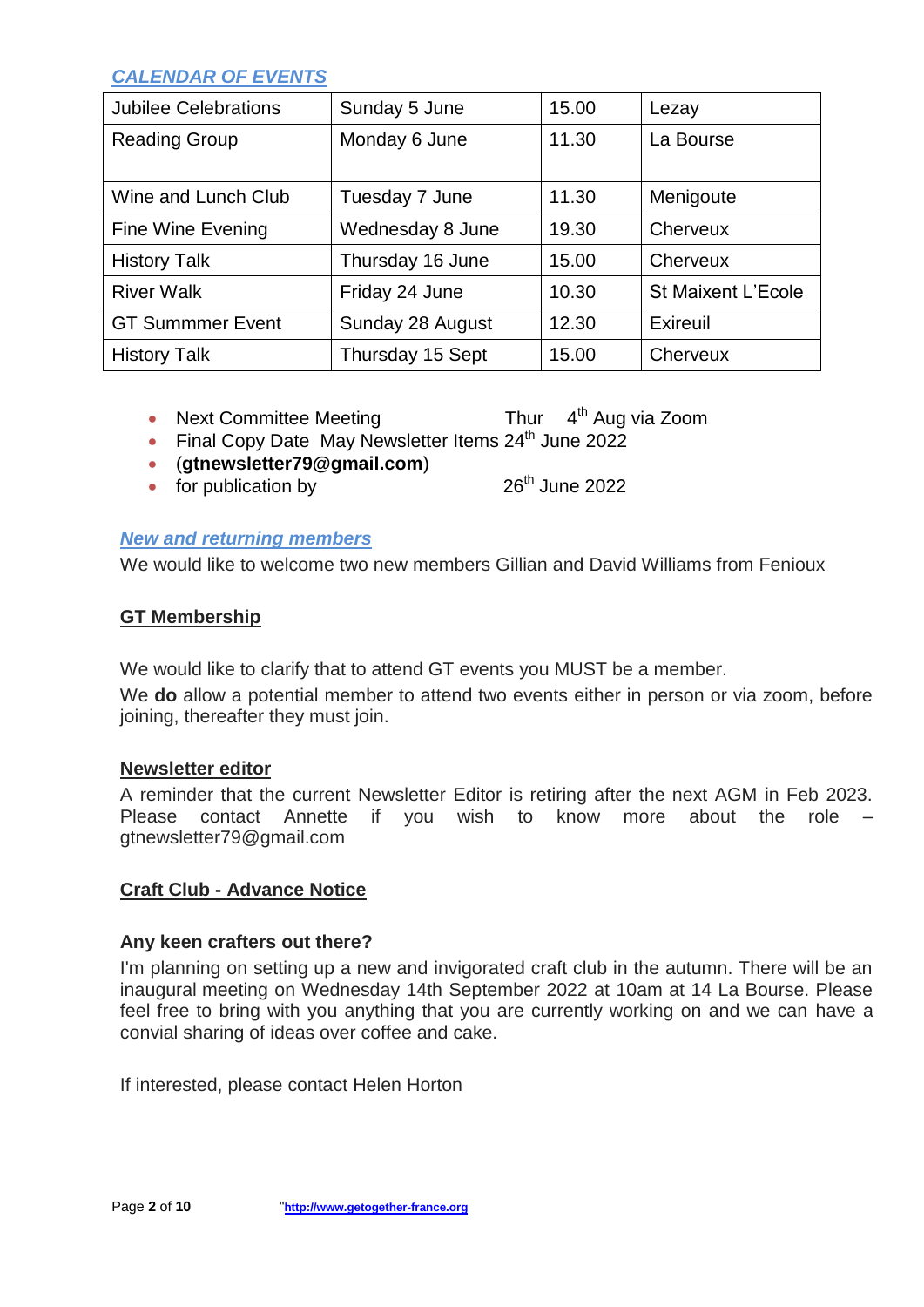### **Future GT walks**

Because of our difficulty finding hosts for southern walks, we have temporarily merged the two groups.

Thanks to members stepping up, we have northern walks arranged for most of this year, which leaves no organisers for **October and December**.

If you want the walks to continue, please put your name forward to organise one. It really isn't very arduous. You just have to plan a walk close to where you live and book a meal nearby for walkers and others who want to come.

I am really hoping to hear from you, as the walks and meals are such a good chance to get together, to meet and re-connect with friends and to get out in the fresh air.

Lesley Ritchie

### **GT Library**

At the recent AGM, one of the members expressed her regret that there had been no GT library for a while. She felt that it had worked most effectively when boxes of books were circulated and members took turn to host the event and provide tea etc.

We discussed this at the last committee meeting. Michele and Eric Hansford have offered to house the history books.

However, before we go any further reorganising and reviving the library and possibly including DVDs, we would like to find out how many people are actually interested in using it again, so please contact me with your views and ideas.

Lesley Ritchie

### **Photo Comp 2023**

Due to the lack of participation in last years Photographic Competition, the Committee have decided that we will not hold a competition this year.

However, if anyone would like to submit a photograph to be included in the newsletters each month for 2023, then please send your photo/s to **[gtnewsletter79@gmail.com](mailto:gtnewsletter79@gmail.com)**.

If we have a few to choose from, The Newsletter Editors decision is final!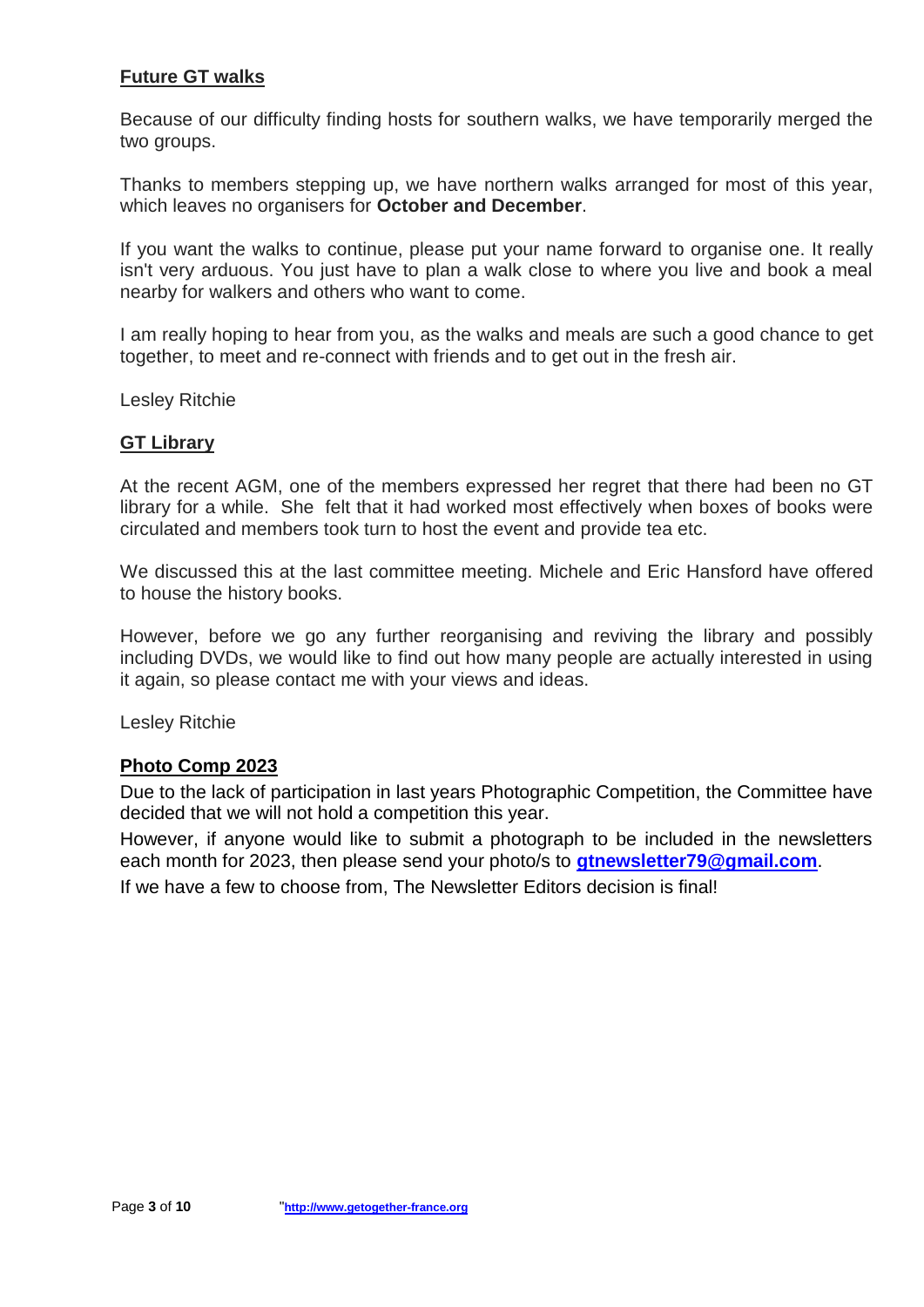### **Jubilee Celebrations Sun 5th June 15.00 hrs Lezay Martin Hughes and Committee**

Come and join us to toast the Queen on her Platinum Jubilee.

The event will kick off at 15.00hrs with aperos. Bunting will be fluttering in the wind and ideally we ask you to wear Red, White or Blue – or ALL three! Games will be available eg Petanque, molly and croquet.

We are proposing that you bring and share a dish, either a savoury or sweet dish; eg salads, quiche, cheesecake, tart citreon etc etc.

GT will provide aperos and the toast to the Queen. Teas and Coffees too.

We ask that you bring chairs, crockery, utensils, glasses and whatever drinks you would prefer, wine, water, agrum etc and of course your chosen dish. There is an open barn should the weather be unfavourable,

Please contact **Annette Green to book your place via email gtnewsletter79gmail.com** , she will also keep a tally of who is bringing what dish, so we do not have too many quiches or apple pies!

### **Reading Circle - Mon 6th June 2022 - 11:30 hrs - Chez Ritchie - Lesley Ritchie**

The June reading circle meeting will be at 11.30am on Mon 6th, at Helen's house in La Bourse, followed be a very amicable bring and share lunch.

We will be discussing *The Dig* by John Preston - In the long hot summer of 1939 Britain is preparing for war. But on a riverside farm in Suffolk there is excitement of another kind: Mrs Petty, the widowed farmer, has had her hunch proved correct that the strange mounds on her land hold buried treasure. As the dig proceeds against a background of mounting national anxiety, it becomes clear though that this is no ordinary find ... And pretty soon the discovery leads to all kinds of jealousies and tensions.

John Preston's recreation of the Sutton Hoo dig - the greatest Anglo-Saxon discovery ever in Britain - brilliantly and comically dramatizes three months of intense activity when locals fought outsiders, professionals thwarted amateurs, and love and rivaly flourished in equal measure

If you are interested in joining us please contact

#### Lunch & Wine Group Tues 7<sup>th</sup> June **th June 11.30 am Martin Hughes - FULL**

The next Lunch & Wine group will be held at Martin's home at Menigoute.

If you have never been along to one of these meetings why not come for an enjoyable convivial lunch and to taste some wines. Usually there are small portions of starters, cheeses and desserts with aperos and another couple of wines to taste. You just need to bring along a starter, cheese or dessert, as agreed with the organiser, if possible, of the theme, with approx. 7 portions and around  $\epsilon$ 2 to  $\epsilon$ 3 pp to cover the cost of the wine.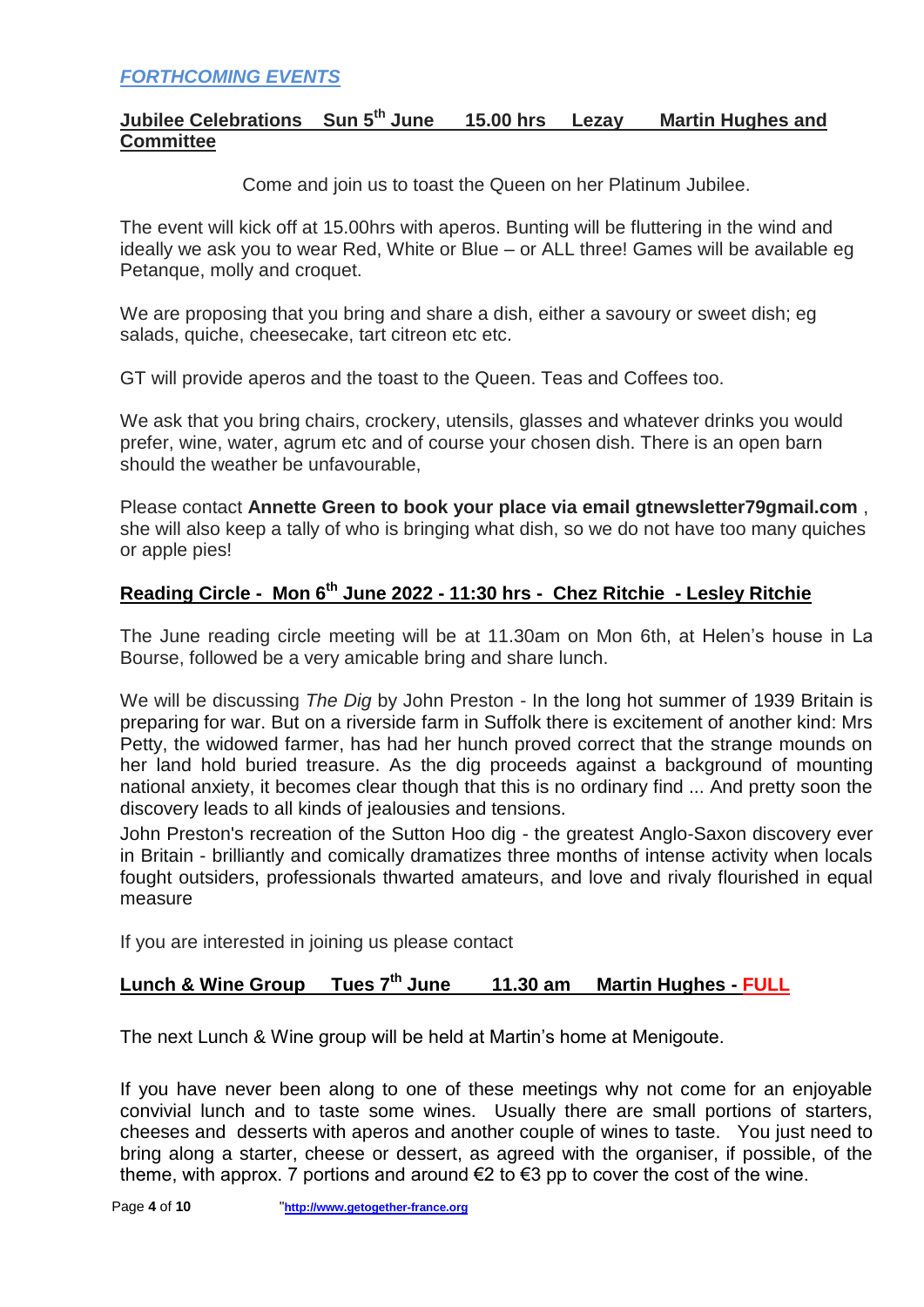The theme for this meeting will be wines and food for springtime on the Patio with a description of each wine by Keith.

If you require directions to the venue please let us know when you book

If you are interested in coming along or would like any more information, please contact Diane or Keith Mousdale

### **Fine Wine Event - Wed 8th June - 19.30 hrs - Cherveux - Neil Ritchie FULL**

Our next fine wine event is on **Wednesday 8th June 2022 at 19.30 hrs, hosted by Lesley and Neil in Cherveux.**

We will be tasting four fine wines, a Sancerre - Henri Bourgeois-Grande Reserve 2020, a Rioja - Vina Real Gran Reserva 2014, a Haut Medoc - Chateau Belgrave 2016 Grand Cru Classe 1855 and lastly a Bourgogne - Chateau de Beaune, Volnay 2016.

Spaces are limited to 12 maximum, there will also be a few nibbles to try/compliment the wine. Cost will be approx €10 each. Please eat beforehand.

Please email Diane and Keith directly to reserve your spot

### **History Talk Thurs 16th June 15.00 hrs Chateau de Cherveux Michele Hansford**

## *A History of French Art from about 1700 to the 1850's*

Talk for the GT History group June  $16<sup>th</sup>$  by

### Anthea Libby

I am excited to be able to give this talk on the leading French artists of their day, examples of their incredible work, an insight into their techniques and relating them to the political, social and cultural scenes of their day. Also an insight into the importance of the 'Salon' and it's control.

The period covers the Rococco, neo-classical, Romantic eras, spanned the French revolution and the Napoleonic times, and finally realism, which became the precursor of the Impressionist painters and the breakaway from the strict regimes of the classical salon art classes.

I will be demonstrating some of their techniques.

Teas, coffee and biscuits/cake will be provided after the talk

### **There will be a charge of €5 to cover the cost of the venue and refreshments.**

The 6 steps leading up to the grand hall do not have a hand rail, but rest assured

assistance will be on hand to those who require assistance.

Please email Michele to book your place.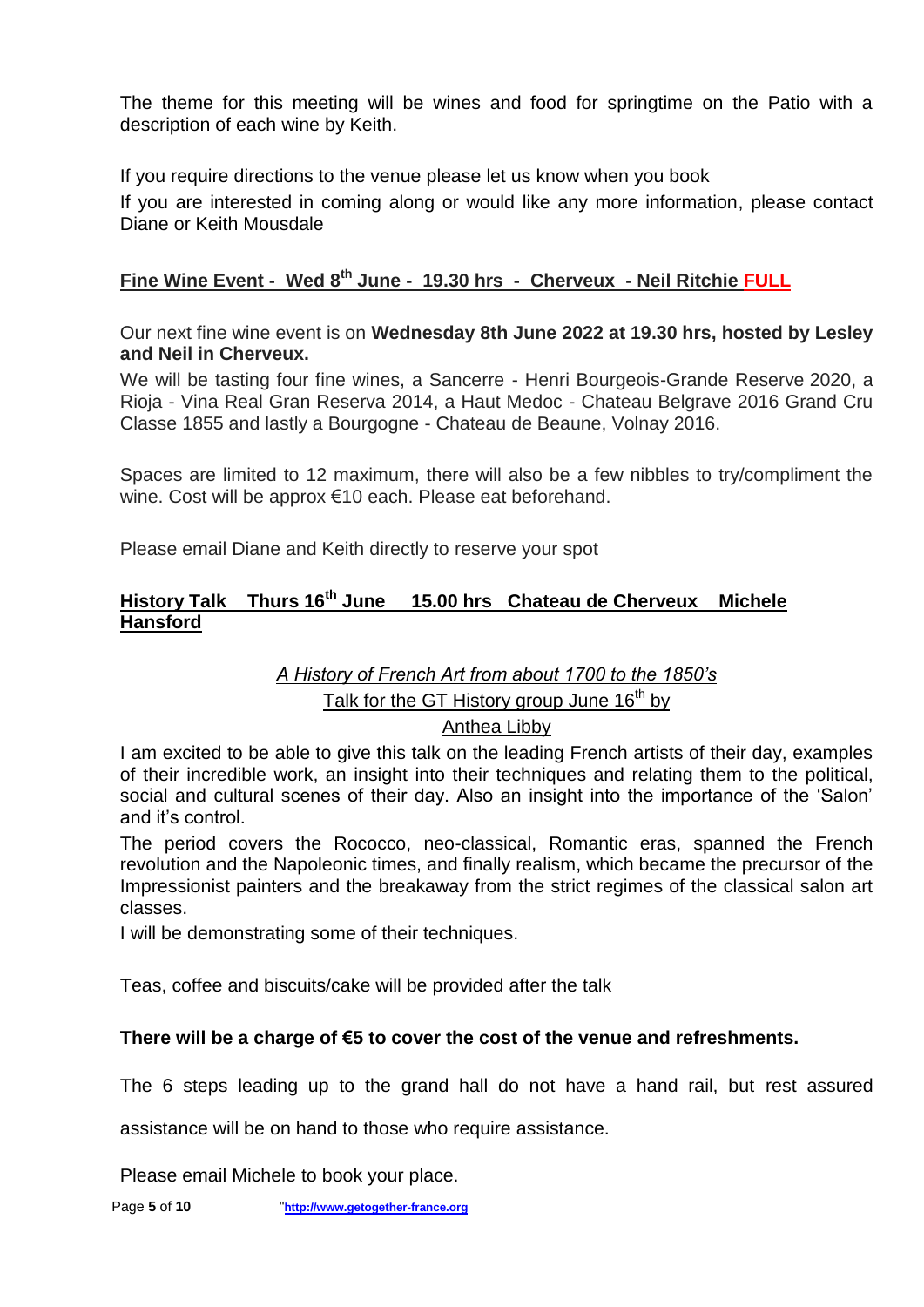### **Riverside Walk - Fri 24th June -10.30 hrs - Saint Maixent L'Ecole - Annette and Leslie Green**

We will meet outside the Hotel Saint Martin in Saint Maixent, there is plenty of parking, but no toilet facilities, but plenty of discrete places along the way.

The 8 kms walk takes us along the Sevres Niortaise for half of the route, through woods too, then we cross the river at Veillon, do a little chimmy and then take a gentle climb up the hill back towards St Maixent, with great views along the way. If you are bringing a four legged friend they can be mostly off the lead, it is virtually all off road.

There will be a short 3 kms walk available. As always wear appropriate footwear.

Lunch will be at Le P"tit Toqué in Nanteuil, €13.50 meat, fish and veg courses will be available. Please indicate your choice when emailing.

Non walkers are more than welcome to join us for Lunch.

To book your place and stating your food preference please email Annette not Leslie (he will be off working).

### **GT Summer Event – Sun 28th Aug 12.30 hrs Exireuil Martin Hughes and the Committee**

We will be holding our Summer event at Annette and Leslie's home in Exireuil.

We will start proceedings with Aperos at 12.30 hrs, there will be The really Nasty Horse Racing Game, croquet and Molly to entertain you.

We ask that you bring and share a variety of salads and desserts, a couple of BBQ's will be alight for you to cook your own meats, fish or veggie kebabs.

Details on chairs and tables will be nearer the time but we ask that you bring your own glasses, soft drinks, crockery, cutlery and candelabra (only joking!)

GT will provide aperos, wine (rosé, white and red), teas and coffees, bread and cheese.

For those who wish to swim, please bring your cossies, sadly no dishy lifeguard will be on hand to save you!

To book your place please email Michele

### **History Talk Thursday 15 th Sept 15.00 hrs Chateau de Cherveux Martin Hughes**

### *Georges Simenon in hiding***, talk by Jocelyn Simms**

Between 1943 and 1945 Georges Simenon was living in obscurity in the village of St Mesmin-le-Vieux on the Deux- Sèvres /Vendée border. He was hiding from the Gestapo but other interested parties were also pursuing him. How he escaped capture is the subject of this unique archive.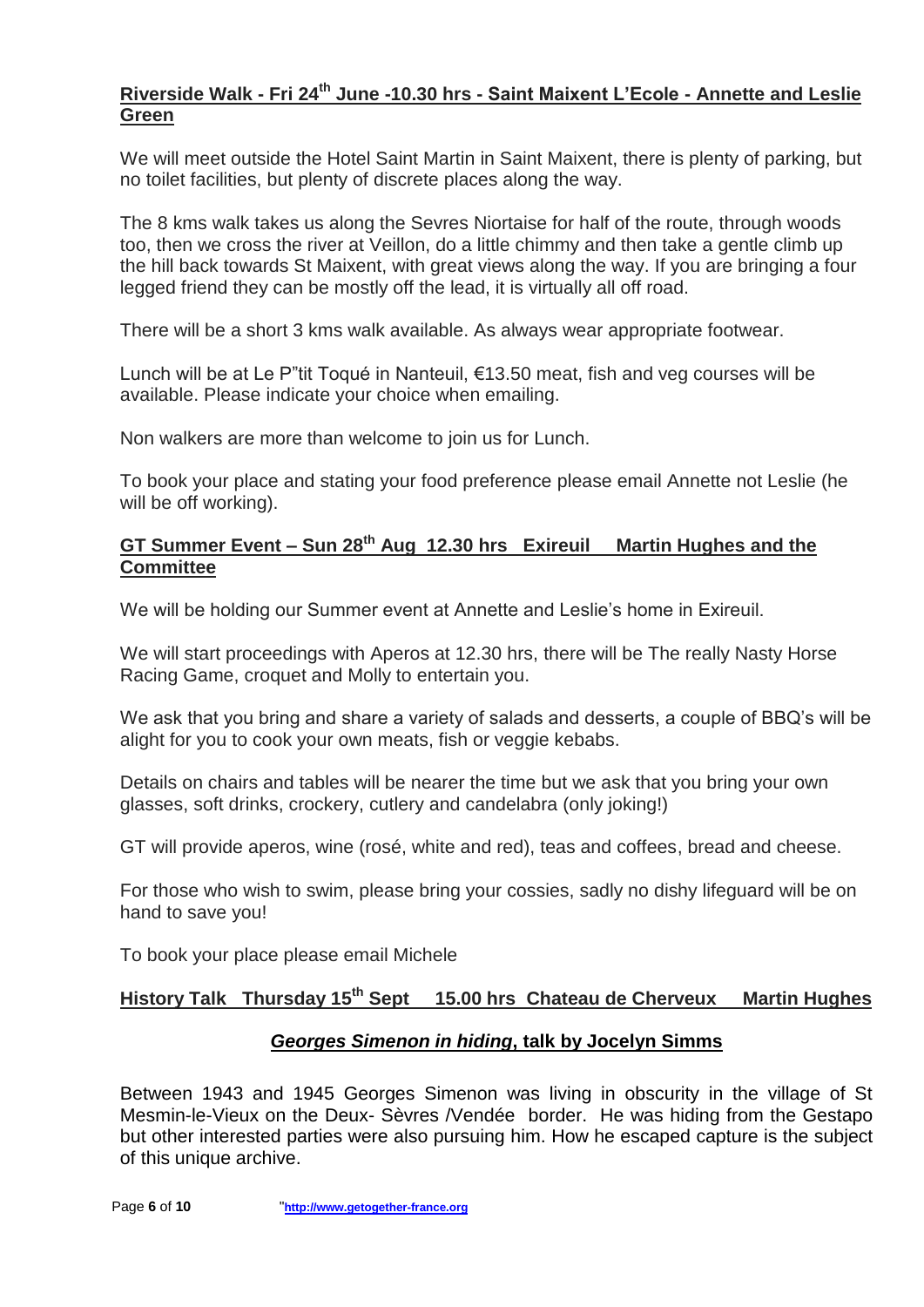Formerly a convivial man (with a pressing need for the company of women) he died a recluse at the age of 86 in Switzerland.

Fascinated by shady characters and misfits Simenon said that he didn't need imagination as he had witnessed the scenes he recounted in his novels. Almost 500 books were published in his lifetime. He corresponded with many famous authors: André Gide, Colette, Thornton Wilder and T. S. Eliot to name but a few.

We will take a look at his place in the canon of  $20<sup>th</sup>$  Century literature.

\*\*\*\*\*

Jocelyn Simms lives in St André-sur-Sèvre, once part of St Mesmin-le-Vieux, where she discovered this previously unpublished story. Jocelyn is a published poet and with her husband Gordon (poet and playwright) has put on writers' workshops, events and festivals in the UK and France.

Teas, coffee and biscuits/cake will be provided after the talk

### **There will be a charge of €5 to cover the cost of the venue and refreshments.**

The 6 steps leading up to the grand hall do not have a hand rail, but rest assured

assistance will be on hand to those who require assistance.

Please email Martin Hughes to book your place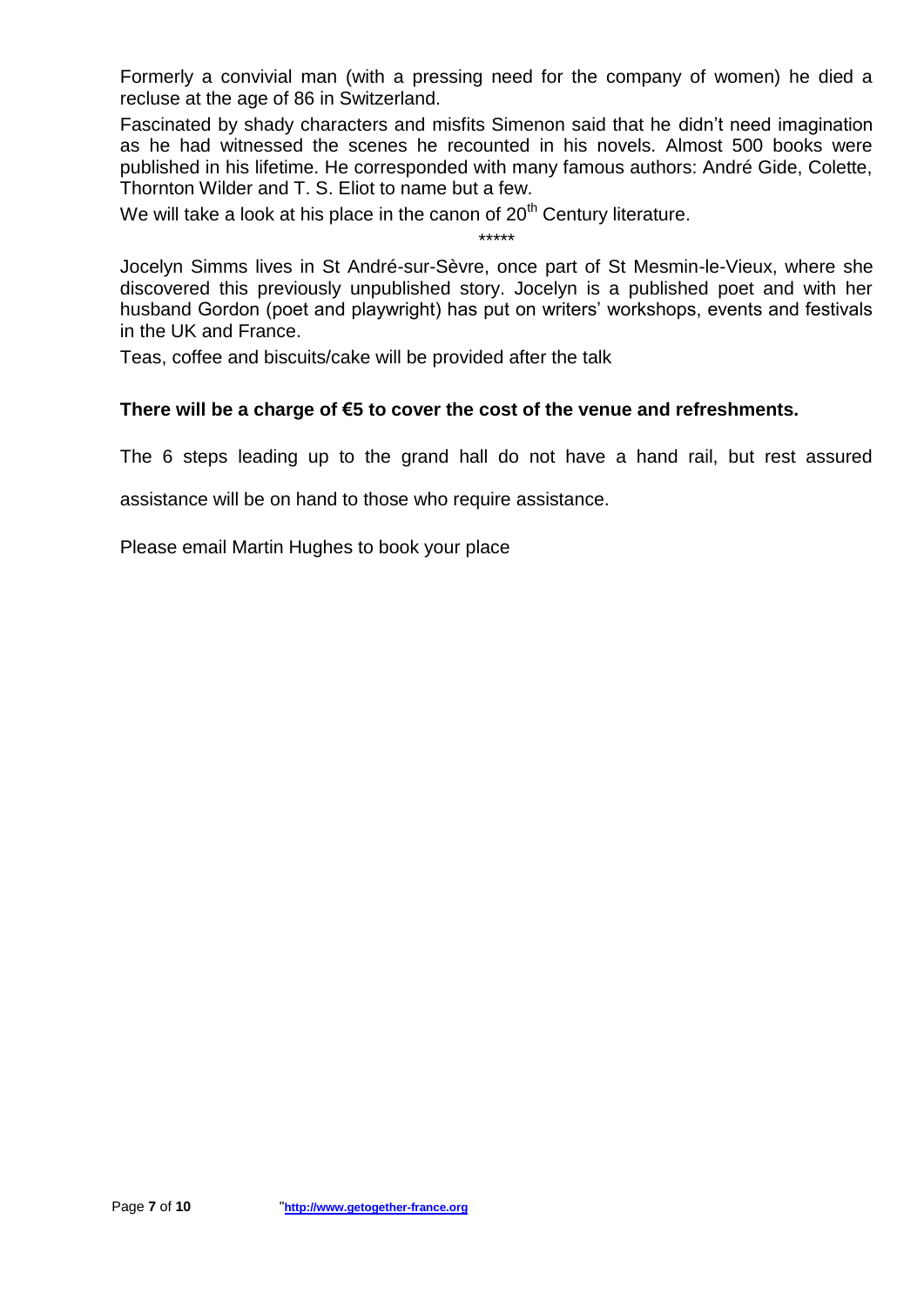### *Event Reports* **Photo Group Report by Roger Amsden 12th May via zoom**

On the  $12<sup>th</sup>$  of may last the photo group met via zoom. We asked the group to use their phones for a change. This follows a brief talk by Steve the previous meeting that explored the facilities offered by the device we all had on us most of the time. It was surprising in as much that on exploring the camera menu we found out that we could alter such things such as spot focusing and film speed to mention just a few.

The first Photo was Steve M of the remains of a clematis from last year, the second Alison Love who has visited us for the first time, of an unusual lamp in black and white. The other is the only other one that I have, that was mine of a sunrise approaching Portsmouth and had attracted a few votes too. We had over seventy photos to review. Phew.



**Photo by Steve Marshall 1**



**Photograph taken by Alison Love 1**



**Photograph taken by Roger Amsden 1**

### **The Bluebell Walk, IFFCAM near Menigoute, Fri 29th April report by Alfie the hound**

Nineteen humans met in the car park at IFFCAM on the warmest day of the year with a beautiful Charente blue sky full of warm sunlight.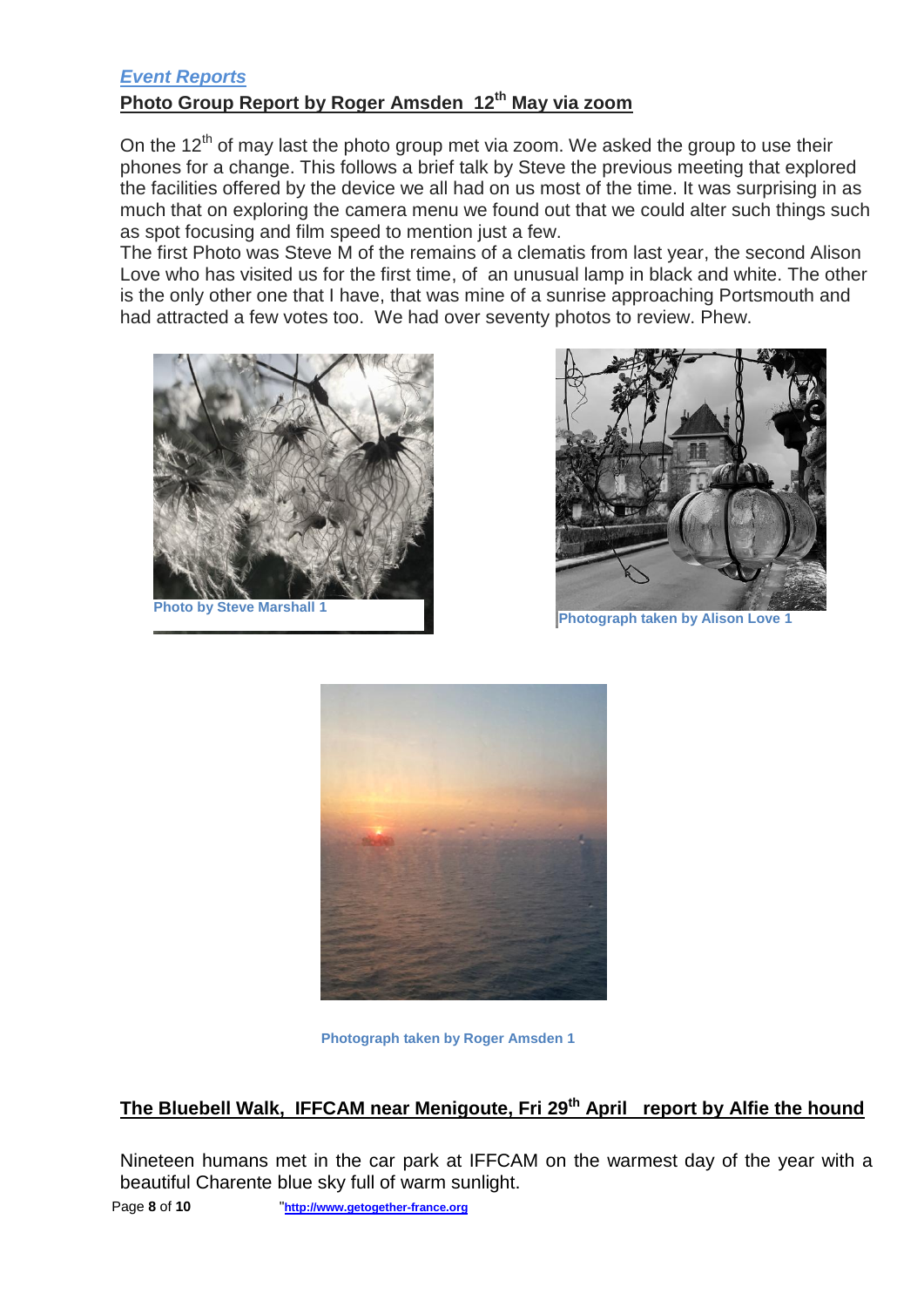Three of my four legged friends and I went on a brisk walk though the Bois Pouvreau and by the lake along with three of the humans as we weren't allowed in the bluebell wood!

Master, as I allow him to call himself, took the rest of the humans on a different walk. This is as related to me later. They went along gentle paths, climbed a mound, saw a deer [grrrr] and went into the bluebell wood with all its proliferation of flowers. They posed for a



**Photo taken by Martin Hughes 1**

photograph outside a hide in a clearing, under the dappled trees.

Then the funny part. All the other humans said Master got lost but he assured me it was according to plan as they found the bridge that led them on the return path under the trees back to the car park.

We canines had to go home except Holly, lucky girl, as the humans went for lunch at the DixVingt in Reffannes for lunch. They were joined by two more GetTogetherians and I understand had a very good meal, though Master could have brought me back some chicken. PS master

had to type this as my claws are a little too long and clatter the keys.

### **Wine and Lunch Club 3rd May 2022 Exireuil Report by Dorothy Peel**

We welcomed Steve and Yvonne Pond to their first lunch club.

A sunny day, so we made the most of Les and Annette's lovely garden to eat "al fresco".

'The theme was wines and food from South America. The first wine was a Sauvignon Blanc from Chile with zesty peach, citrus fruit and gooseberry flavours for an appero. The second Cabinet Sauvignon from the central valley of Chile accompanied three spicy



starters of pizza, an egg and potato dish with a lovely sauce and nachos with three different fillings.

The next two wines were from Argentina, both Malbec, one from high altitude Andes near Mendoza and the other oak cask from Aminga Valley in the foothills of the Andes. South American cheese was difficult to buy but we tasted a wide variety of regional cheeses including some spicy ones .

All the wines were delicious. For me, in particular, the last Malbec I enjoyed the most. We finished off with alcoholic, fruity cheesecake and caramel filled shortbread biscuits.

No need to eat again in the evening!

### *Walk fitness*

We have been advised by our insurance company that we do not need a doctors certificate from each member to participate in physical activities, for us that is mainly walks, but could include bowling etc.

However, it is each members responsibilty to ensure that they are fit enough to partake in any physical activity organised by GT.